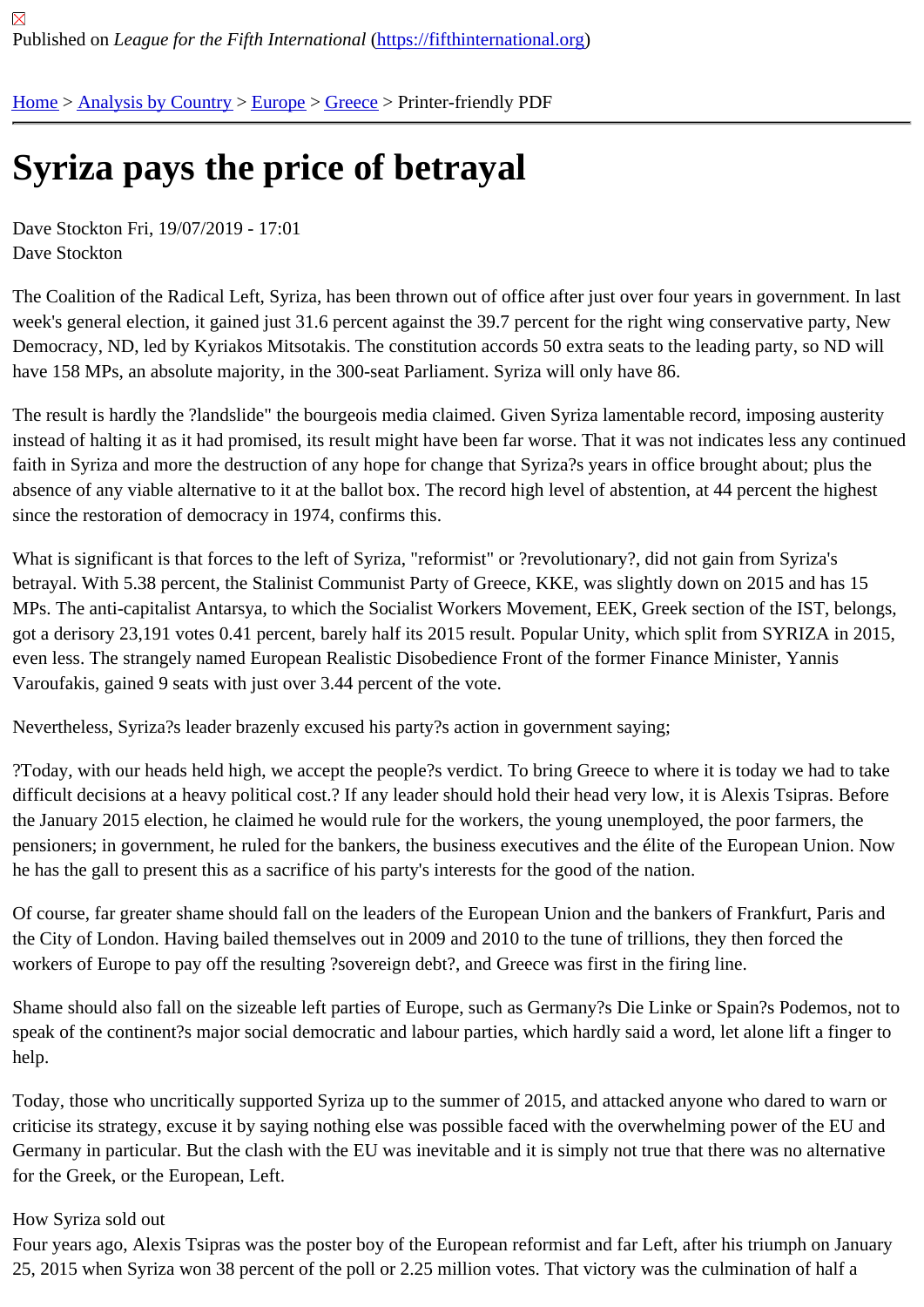decade of resistance against the austerity packages imposed by Greece?s creditors via two previous governments, starting with PASOK in 2010 and continuing under New Democracy in 2013.

Between 2011 and 2015, there were 20 one-day, and four 48-hour, general strikes. There were mass sieges of Parliament, often with running battles with police when it was debating the austerity packages. In 2011, there were months of square occupations, most famously of Syntagma Square in Athens, but also in many other cities and towns. Local assemblies met to take up the tasks abandoned by the state as social services, pensions, jobs and wage levels were slashed.

The austerity packages devastated the Greek economy throwing 27 per cent out of their jobs and forcing the sale of public services and other state assets such as ports and electricity generation. Large numbers were evicted from their homes, unable to pay mortgages or rents. For the young, the situation was even more devastating. Unemployment reached 42.5 per cent for the 15-24 age group. As a result, huge numbers had to leave in search of jobs in Northern Europe.

From 2013 onwards, when New Democracy returned to power at the head of a ?technocratic government", it became clear that square occupations, one-day general strikes and riots would not move the leaders of the Eurozone. Strike levels fell as people began to look for a political solution; a party that could get into government and halt the austerity. Hence the sudden and impressive rise of Syriza.

Formed in 2004, it was a coalition of left reformists from the Eurocommunist tradition (Synaspismos), and far leftists including from the loosely defined Trotskyist tradition (DEA). Syriza, under its young, middle class, leader, Alexis Tsipras, promised that it would reject the EU ?memorandums? and the remorseless destruction of jobs and social services they were causing.

Millions of Greeks began to hope that, if protests by unions and social movements could force the government into a general election, and if Syriza could win it, then maybe the savage austerity could finally be stopped. This was the real coalition of social forces that led to Syriza?s remarkable victory on 25 January 2015.

Within a month of this victory, however, the IMF, the EU and the Eurozone, with Germany in the lead, made it brutally clear, in the oft-quoted words of the German finance minister, Wolfgang Schäuble: ?Elections change nothing. There are rules.? The President of the European Commission, Jean-Claude Juncker, said much the same; "There can be no democratic choice against the European treaties.?

Though the new Greek finance minister, Yannis Varoufakis, did stop the privatisation of two ports, increased the minimum wage and re-employed some public sector workers, his 13.5 billion euro stimulus programme was in clear breach of the existing bailout agreement. The response of the Troika was to propose another, even harsher, memorandum and threaten that, if it were rejected, the taps of international credit to Greece would be turned off completely; the entire Greek banking system and the government?s finances would collapse.

This is how international capital responds to a radical government if it tries to meet its obligations to its electorate.

Yet the publicity seeking Varoufakis and Tsipras wasted six months in futile visits to the Eurozone authorities and EU capitals, making pathetic appeals to France?s Socialist President, François Hollande, to soften the hard hearts of ?the Germans?. At best, they got coffee and sympathy. Meanwhile, Syriza as a party made no serious attempt to organise and mobilise Greek workers. It was too frightened even to consider the idea of encouraging workers to seize control of the banks, the factories, the shipping lines or, as the government, to sequester the funds of the big corporations.

Above all, they should have appealed to the workers of Europe to join them in continent wide strike action to halt austerity in every EU country. For all Varoufakis? trips around European capitals, no serious attempt was made to appeal to Europe?s workers to come to the aid of their Greek sisters and brothers.

For all the talk of a Plan B by the left in Syriza, there was nothing remotely nothing like that. Of course, there was the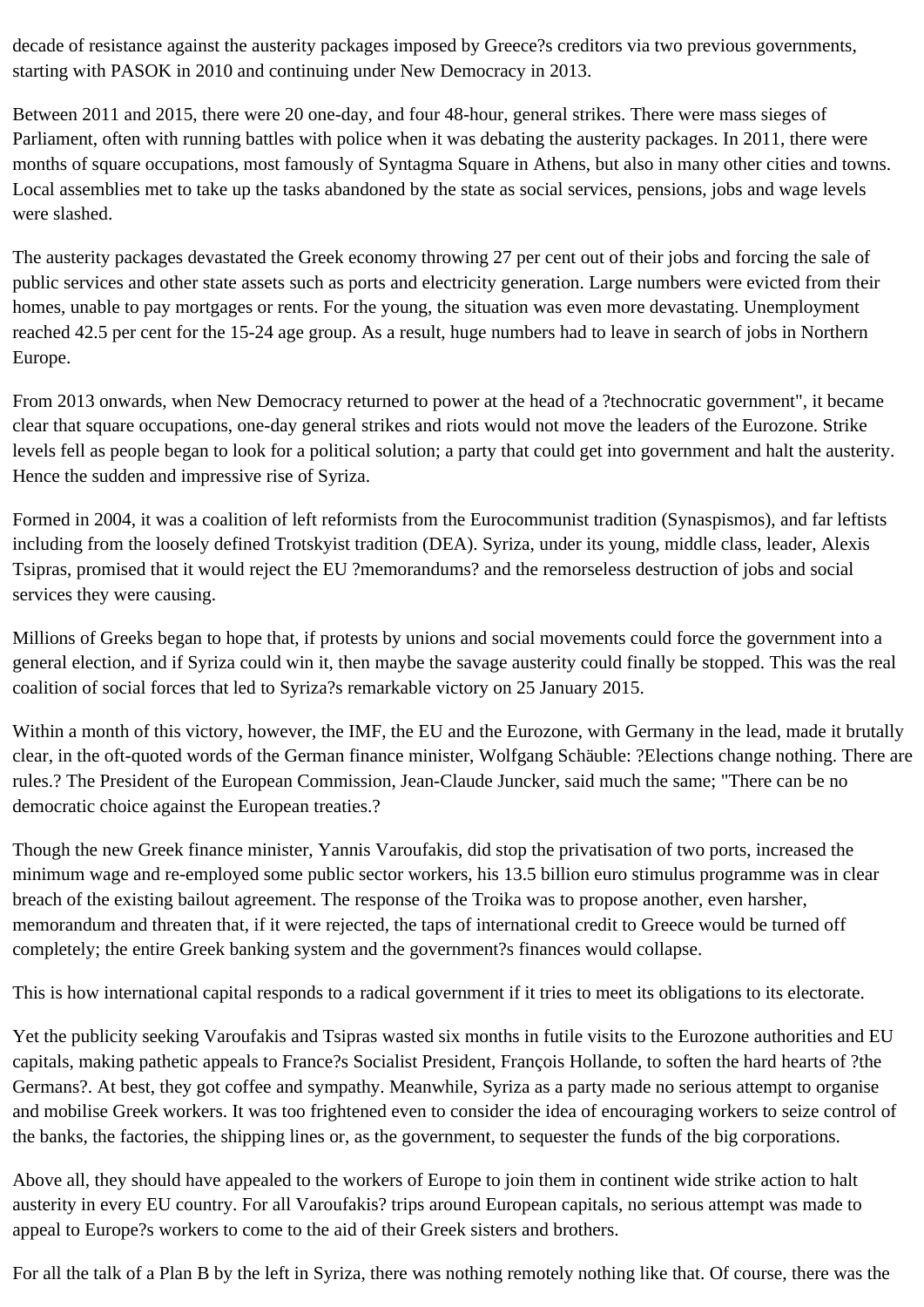Stalinist-inspired idea, long the fetish of the KKE, of leaving the Eurozone and reissuing the drachma, but did these people seriously think the EU would let them leave behind their debts and obligations? Did they not realise that the value of the drachma would drop like a stone from the moment it was re-issued? Had they not thought through what that would mean for Greek workers' wages? Did they think Greece could run an autarkic economy, a capitalism in one country?

Meanwhile, Syriza's leaders daydreamed that the EU would finally relent out of fear that if Greece defaulted on loan repayments, or was expelled from the Eurozone, the whole Union might disintegrate. It seems they thought, ?they wouldn?t dare? and that, at least, Brussels would make a face-saving offer. In other words, their entire strategy was nothing more than a poker player's bluff.

Of course, the bluff was called. Tsipras accepted the new memorandum but called a referendum to see if this might wring a last minute concession, or maybe the people would give him a mandate to capitulate. When 61 per cent said Oxi!-No! to the austerity package, he realised the game was up and betrayed this second mandate to fight.

In little more than a week, the government passed an even more severe package than the one originally demanded by the Troika, costing the Greek people as much as €200 billion. It included the sale to foreign investors of profitable public assets; ports, airports, seashores, railways, power stations, water and gas companies, cultural and archaeological sites, theatres and goldmines.

Meanwhile, the ?bankrupt? government found close to \$2.5 billion to buy Lockheed F-16 warplanes from the United States. It also bought McDonnell-Douglas F-4 Phantoms and Dassault Mirage 2000s, from France. At the same time, it abandoned the Greek Left?s previous support for the Palestinians and sought warm relations with the Netanyahu government in Israel. Abandoning the Greek people?s initial warm welcome for the flood of Syrian refugees, Greece went along with closing the borders and opening camps which effectively detained the refugees.

The electorate, Syriza?s membership, indeed the whole of the left, were stunned. But parliament voted it through with the aid of the right. When a section of its MPs left the party, Tsipras called a snap election in September and ?won? four years of acting as the Troika?s proconsul in Greece.

Many will ask why the forces on the Greek left did not grow in response to such a historic betrayal. Of course, for many of those who had illusions in the betrayers, such a defeat would bring a long-lasting demoralisation and they would not be expected to rally around a new party immediately. But it should be possible for an alternative party, that had warned of betrayal and fought for an alternative strategy, to at least rally the more advanced militant sectors.

Judged by the cruel test of voting figures this has not happened. The KKE, supposedly one of the most left wing CPs, has failed to make any headway. It prides itself on its unchanging stance of hostility towards Syriza but, in practice, this only resulted in a self-imposed isolation from those Syriza mobilised. From 2013 to 2015 it could and should have offered a united front with Tsipras when he was moving leftwards and defying the Troika.

After the January 2015 elections, which gave the two parties a potential parliamentary majority, it could, and should, have offered its support to Syriza in government as long as it stuck to its promise of fighting austerity. Meanwhile, it should have joined with Syriza members and supporters to create a network of local councils of action, including all the workers' parties and the different trade union federations, including PAME, the All-Workers Militant Front, linked to the KKE. Its objective, while Tsipras toured Europe, would have been to organise workers and youth, employed and unemployed, to resist any further attempts by the Troika to force the government to stick to the austerity programme.

When Tsipras betrayed, such a powerful and organised rank and file movement would have been able to continue the struggle. The KKE was, and remains, militant in words but utterly passive when it comes to advancing a strategy and tactics for creating a workers? government.

None of the alternatives to Syriza in 2015 had, nor do they have today, a clear strategy for intervention in the class struggle, a strategy that can expose and replace the reformists, winning over those who have illusions in their existing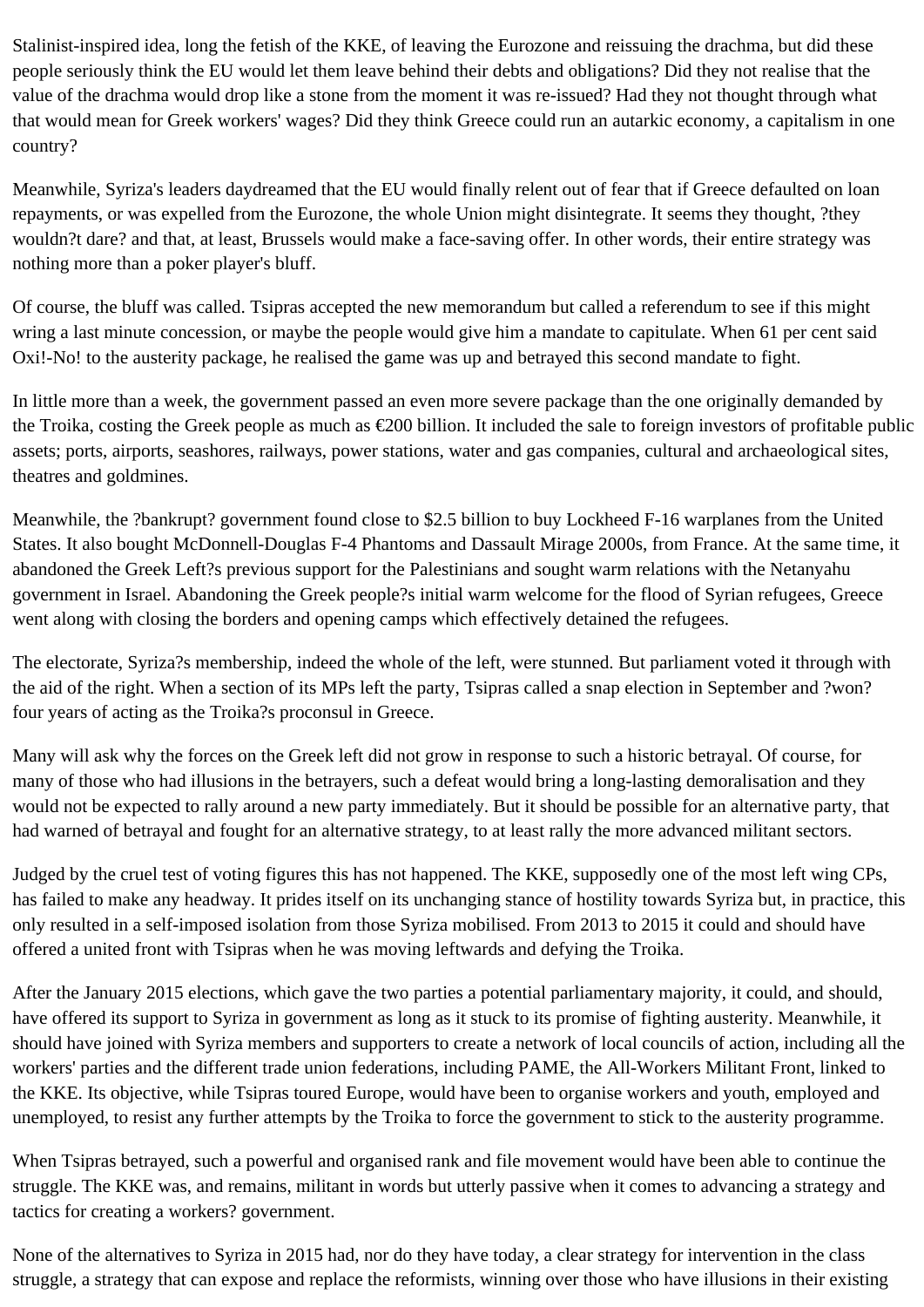leaders through common action for concrete goals. Outside of anti-fascist mobilisations against Golden Dawn, the left cannot mobilise significant forces but, important and praiseworthy as these are, they do not point a way forward for Greek workers from one day protests and piecemeal actions to a powerful united front of resistance and, ultimately, to the struggle for power.

The lessons are clear enough and vitally important to leftists in Britain, Spain or the USA, where similar hopes have been raised in relation to Jeremy Corbyn, Pablo Iglesias or Pedro Sánchez, Bernie Sanders or Alexandria Ocasio-Cortez. Any reformist ?socialist? or left populist party that hopes to make radical change, to end privatisation and austerity, to fight neoliberalism, but which restricts itself to electoral or parliamentary means, is leading its followers to certain defeat.

Unless the working class is mobilised, not as a stage army but as the conscious, autonomous agency for taking power, not just talking of ?change? or ?transformative politics? but of revolution, collapse and betrayal are inevitable.

Within movements like Syriza, we cannot simply denounce the reformist leaders but stand aside from their enthusiastic followers, like the KKE has always done. Genuine revolutionaries should participate in these movements, indeed vote for the parties to put them to the test of office, fight for their rank and file to exercise democratic control over their leaders and, at the same time, build independent class organisations rooted in the unions, the local communities, the youth, the immigrants.

In short, we need to create organisations that can not only resist betrayals and sell outs but create a leadership that can press on to take real power. Last, but not least, the lesson to be drawn from the events of 2010-15 is that what was crucially needed, but not forthcoming, was powerful, organised solidarity from workers in countries like those in Northern Europe; Germany, France, Britain and those who are victims of their rulers. In 2015, we needed solidarity action, not just words.

## What the League said about Syriza

In an article published immediately after the election of Syriza, Workers Power, paper of the British section of the League for the Fifth International, warned:

?The worst outcome will be if the Syriza leaders are able to use the immense hope and prestige the party built up between 2010 and 2015 to re-submit Greece to the continuation of austerity. If a Tsipras government becomes the guarantor of a rotten deal with the Germany-led Eurocrats, it will hamper and hobble working class resistance, demoralise a whole sector of the left, and prepare the rise of right-wing forces.?

We stressed from the beginning that the fate of the Greek struggle would rest in large measure on the international solidarity it could call forth from workers accros Europe:

?Last, but not least, an appeal should be made now, to the entire workers' movement right across Europe, to take action to force an end to the economic blackmail and threats of a financial blockade of Greece made by politicians, bankers and bureaucrats of the whole European Union.

"For all these reasons, we need to launch a massive movement of solidarity with the Greek resistance right across the continent, linking it to resistance at home against our own ruling classes. Our ultimate aim must be to replace the Europe of the billionaires with a Socialist United States of Europe.?

On June 11, 2015, Workers Power said:

?Alexis Tsipras and the leadership of Syriza have betrayed the mandate given to them twice by the Greek people. Scarcely a week after 61 per cent of voters said Oxi!-No! they have presented a nearly identical proposal to the parliament in Athens, which has voted by 250 votes to 32 to endorse it.